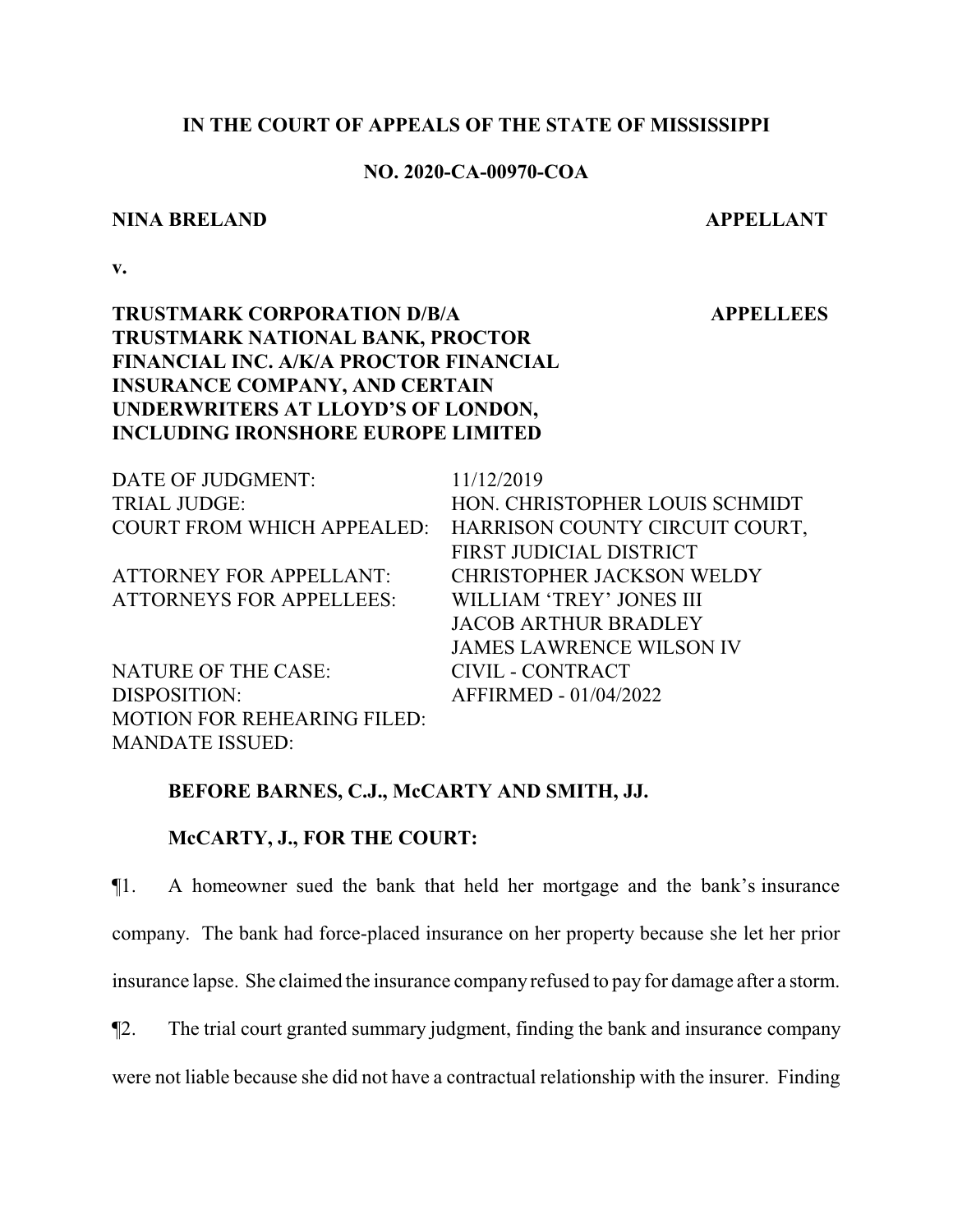there was no genuine issue of material fact, we affirm.

# **FACTS**

# **A. Ms. Breland purchases a house.**

¶3. In 2004, Trustmark National Bank loaned Nina Breland \$78,500 to allow her to buy a house in Gulfport. The house was financed by a Fannie Mae<sup>1</sup> mortgage through Trustmark. As a result, Trustmark used a series of guidelines propagated by Fannie Mae.

¶4. The Deed of Trust on the home required Ms. Breland to insure it. In pertinent part, the Deed of Trust stated:

If Borrower fails to maintain any of the coverages described above, Lender **may** obtain insurance coverage, at Lender's option and Borrower's expense. Lender is under no obligation to purchase **any particular type or amount of coverage**. Therefore, **such coverage shall cover Lender, but might or might not protect Borrower**, Borrower's equity in the Property, or the contents of the Property, against any risk, hazard or liability and **might provide greater or lesser coverage than was previously in effect**. Borrower acknowledges that the **cost of the insurance coverage** so obtained **might significantly exceed the cost of insurance that Borrower could have obtained**.

(Emphasis added). She initially obtained a homeowner's hazard insurance policy and wind policy for the home. Ms. Breland maintained this private insurance from March 2004 to March 2015.

# **B. The private insurance coverage lapses**.

¶5. In 2015, Ms. Breland's insurance carrier notified her that it was discontinuing her insurance coverage for wind damage. Ms. Breland failed to obtain a new wind policy.

<sup>&</sup>lt;sup>1</sup> The Federal National Mortgage Association, known as Fannie Mae, is a Great Depression era enterprise created by Congress to "promote access to mortgage credit throughout the Nation . . . ." *See* 12 U.S.C. § 1716(4); 12 C.F.R. § 1253.2.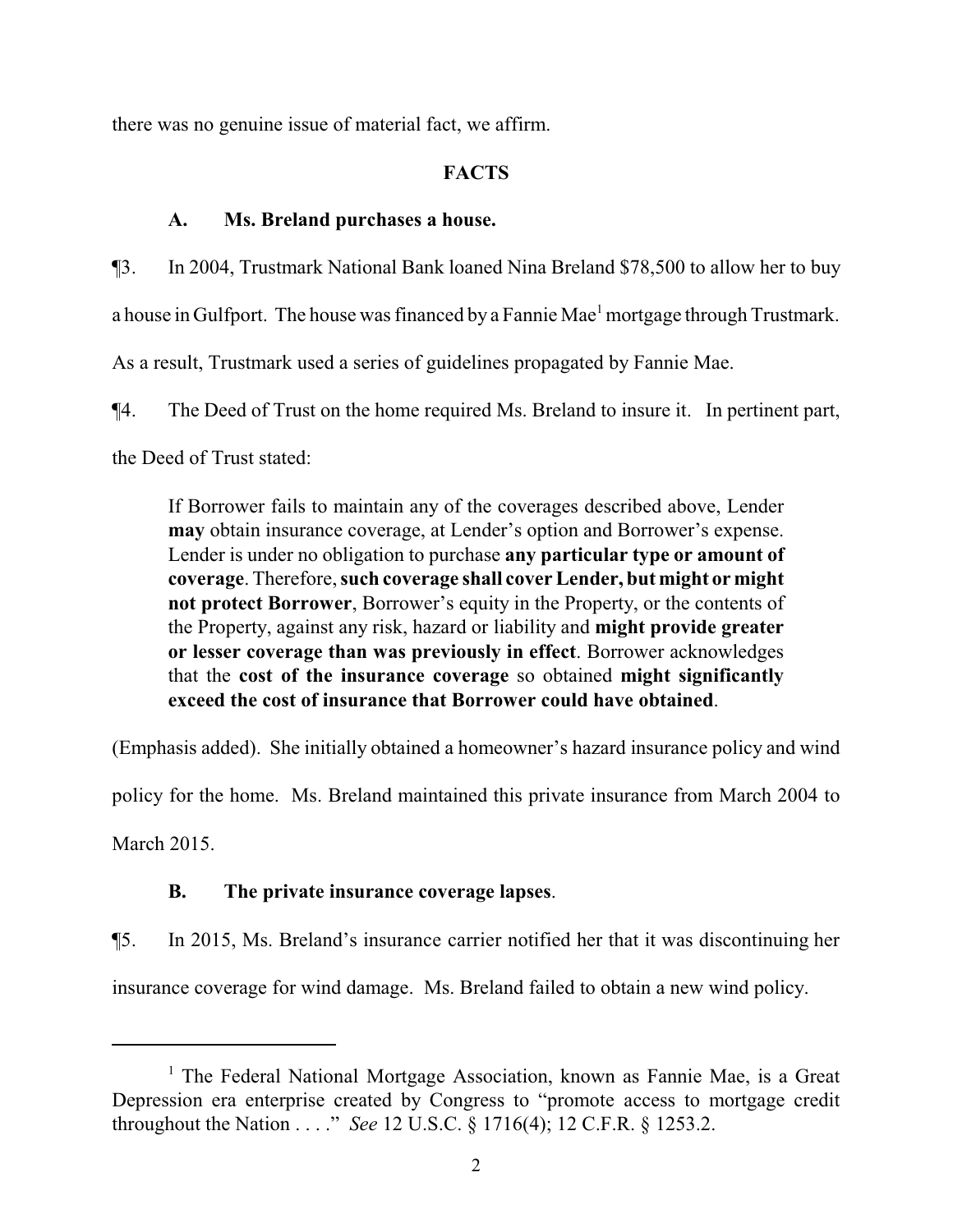¶6. Trustmark sent letters to Ms. Breland on several occasions informing her that the hazard and windstorm coverage had lapsed. By these notices, the bank informed her that under the Deed of Trust it intended to force-place insurance if she did not secure her own private insurance. The letters Trustmark sent to Ms. Breland regarding the force-placed insurance informed her that the insurance might be more expensive than private insurance she could purchase herself and that the force-placed insurance might not provide as much coverage as private insurance.

#### **C. The windstorm insurance policy is issued to Ms. Breland.**

¶7. After Ms. Breland failed to obtain adequate insurance coverage, Trustmark secured force-placed insurance coverage on her house through a third-party insurance servicing company known as Proctor Financial Inc. The force-placed policy was issued by Ironshore Europe Limited. According to the Deed of Trust, Ms. Breland was obligated to pay the policy premiums despite her interests being unprotected by the insurance. Notably, Trustmark—not Ms. Breland—was the named insured under the policy. Ms. Breland was not a party to the policy and was not an additional insured on the policy.

¶8. The policyissued windstormcoverage which ran from2015 through 2016. The policy charged a higher premium than Ms. Breland had paid for her private insurance. The policy also had a \$5,000 deductible, which Ms. Breland's private insurance did not have. Ms. Breland never obtained windstorm coverage during the 2015 through 2016 period.

¶9. As a result, the force-placed windstorm coverage was reinstated from 2016 to 2017 in the amount of \$100,000.

3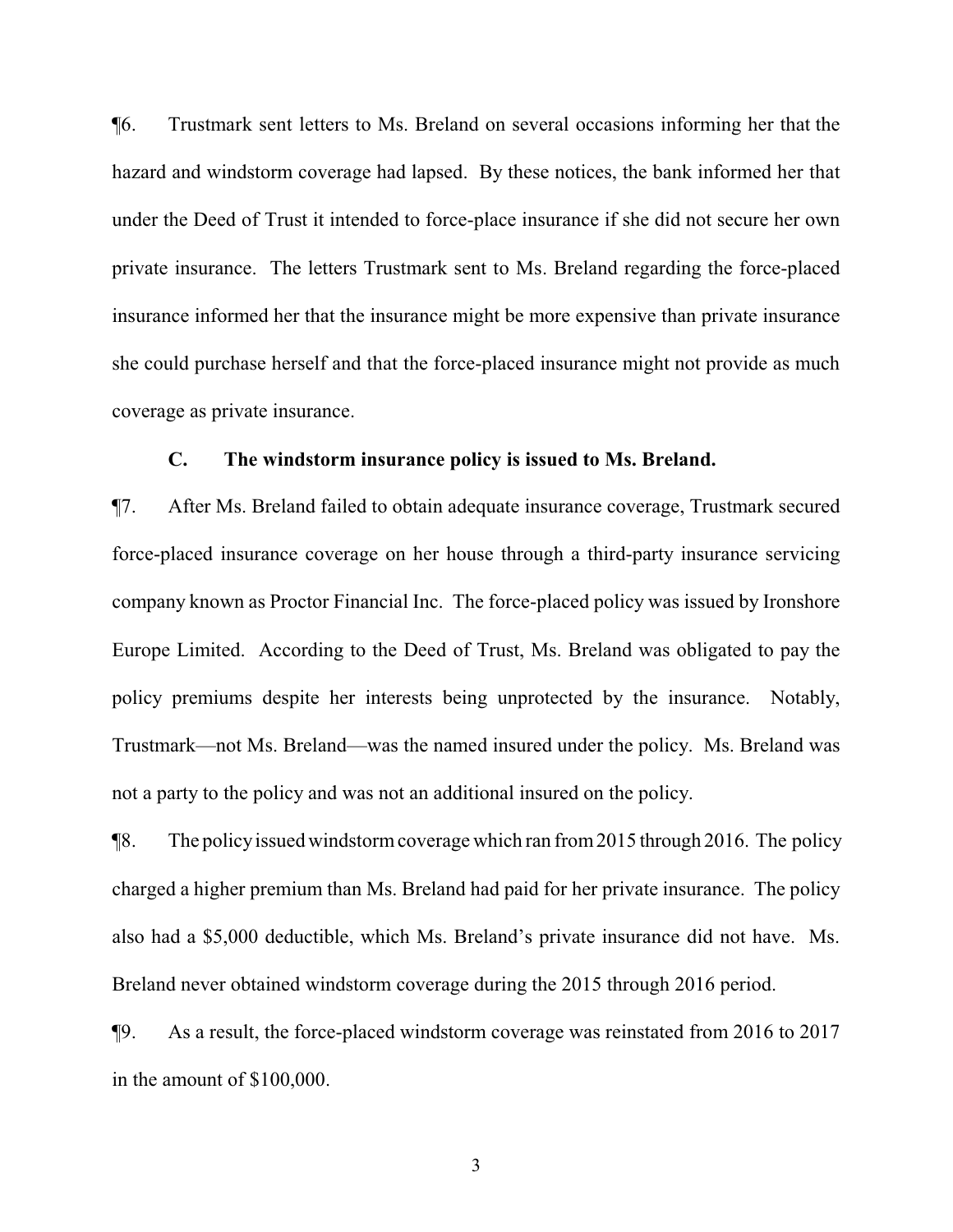#### **D. Ms. Breland's home is damaged in a windstorm.**

¶10. In March 2016, Ms. Breland's home was damaged in a windstorm. She initially claimed a loss of \$2,244. She filed a windstorm claim with Ironshore. The insurer denied the claim on the basis that its investigation revealed that the cost to repair the home did not exceed the \$5,000 deductible. In August 2017, Ms. Breland commissioned a second inspection of her home. This second inspection quoted Ms. Breland an estimate of \$14,550 to replace her roof and decking as well as correct termite damage. Ms. Breland later obtained private insurance coverage, and Trustmark subsequentlycanceled the force-placed coverage.

#### **PROCEDURAL HISTORY**

¶11. Ms. Breland had filed a complaint for damages in the Harrison County Circuit Court in May 2017. After obtaining the second inspection, Ms. Breland filed an amended complaint in January 2019, alleging causes of action against Trustmark for breach of duty of good faith and faith dealing, negligence and/or negligence per se, conspiracy, and punitive damages. In regard to Ironshore and Proctor, Ms. Breland asserted the same claims as well as breach of contract. Ms. Breland asserted all three companies violated both Mississippi law and Fannie Mae's Servicing Guidelines. Trustmark and Ironshore both filed motions for summary judgment.

¶12. In granting summary judgment, the trial court found that Ms. Breland was not a thirdpartybeneficiaryto the force-placed insurance contract, Trustmark did not breach its contract with Ms. Breland, and she had no private right of action to enforce federal Fannie Mae regulations that governed her mortgage. The trial court further held that Trustmark and the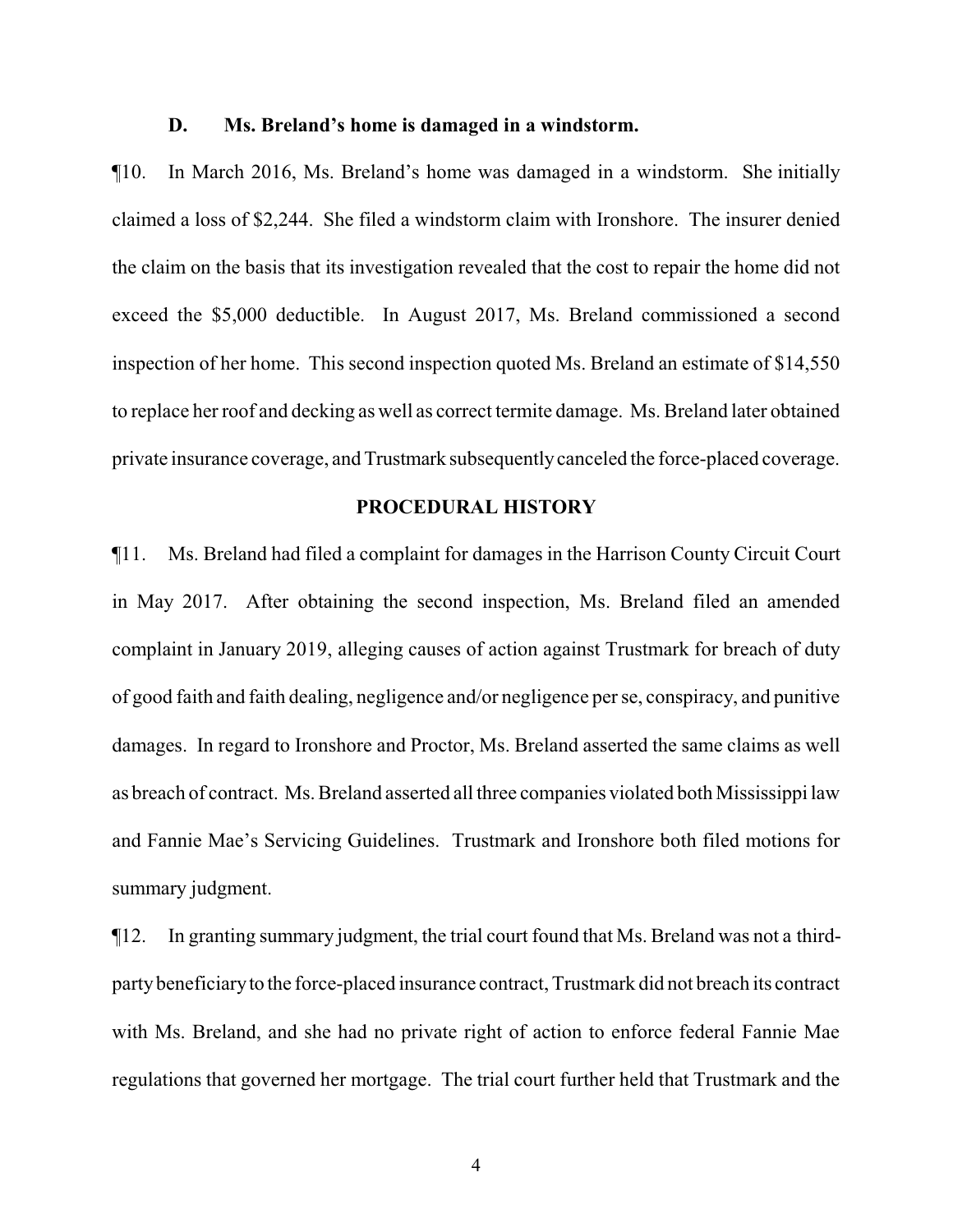insurance companies did not act wrongfully and dismissed Ms. Breland's claims of civil conspiracy and punitive damages.

¶13. Ms. Breland appealed.

#### **STANDARD OF REVIEW**

¶14. "A trial court's grant of summary judgment is reviewed de novo." *Phillips v. Delta Reg'l Med. Ctr.*, 290 So. 3d 386, 390 (¶14) (Miss. Ct. App. 2020). "We review the grant or denial of a motion for summary judgment de novo, viewing the evidence in the light most favorable to the party against whom the motion has been made." *Lefler v. Wasson*, 295 So. 3d 1007, 1009 (¶7) (Miss. Ct. App. 2020). "Rule 56(c) of the Mississippi Rules of Civil Procedure provides that summary judgment is proper where 'the pleadings, depositions, answers to interrogatories and admissions on file, together with the affidavits, if any, show that there is no genuine issue as to any material fact and that the moving party is entitled to a judgment as a matter of law.'" *Bissette v. Univ. of Miss. Med. Ctr.*, 282 So. 3d 507, 513 (¶10) (Miss. Ct. App. 2019).

¶15. However, "summary judgment is appropriate when the non-moving party has failed to make a showing sufficient to establish the existence of an element essential to the party's case, and on which that party will bear the burden of proof at trial." *Lefler*, 295 So. 3d at 1009 (¶7) (quoting *Karpinsky v. Am. Nat'l Ins. Co.*, 109 So. 3d 84, 89 (¶11) (Miss. 2013)). Questions concerning the construction and interpretation of contracts are questions of law, which we review de novo. *Bissette*, 282 So. 3d at 513 (¶10).

#### **DISCUSSION**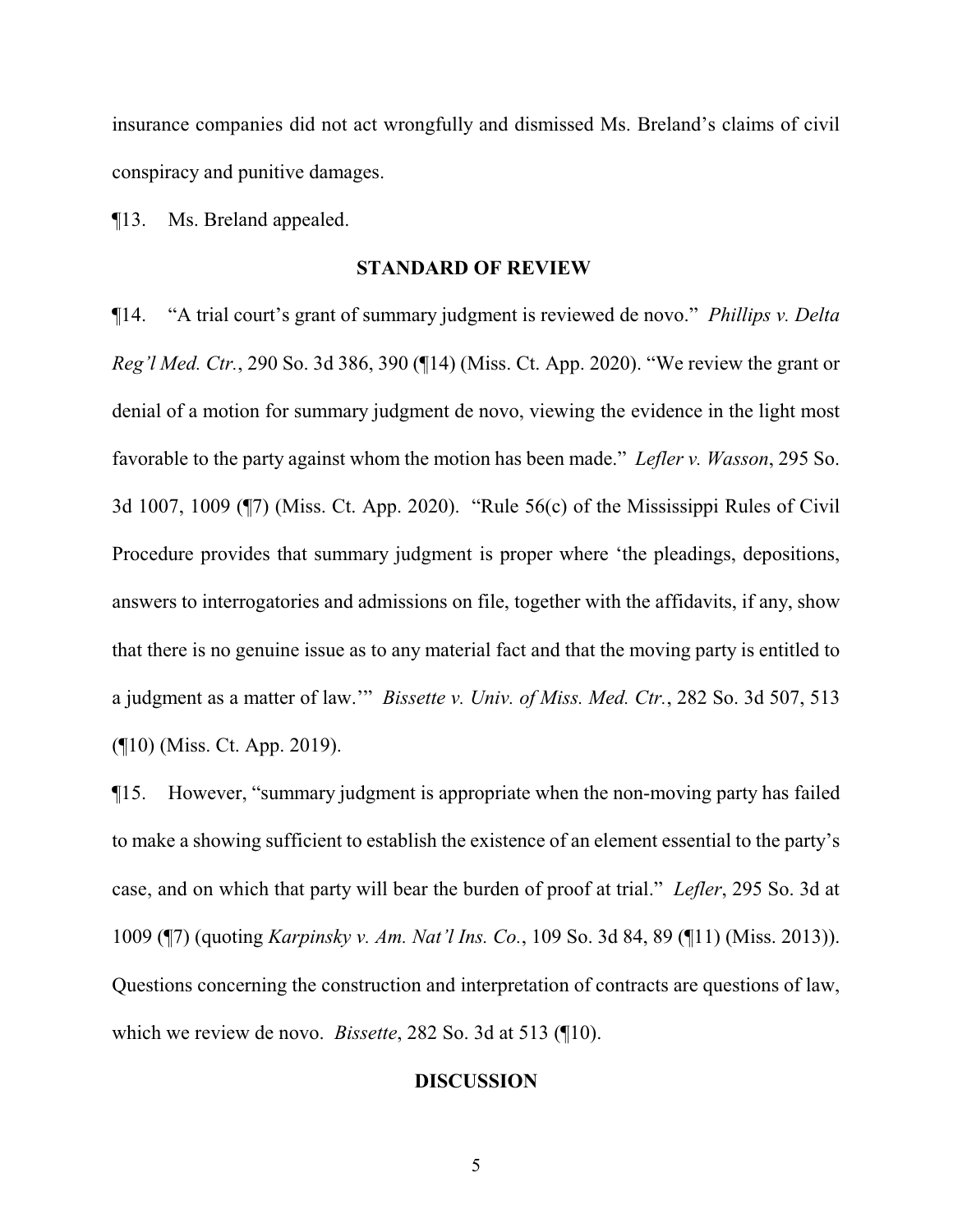### **I. Ms. Breland is not a third-party beneficiary to the contract.**

¶16. Ms. Breland sued Ironshore and Proctor for breach of contract, and the trial court dismissed her cause of action on the grounds that neither companywas a party to any contract with her. On appeal, the homeowner argues that she is a third-party beneficiary to the forceplaced insurance contract.<sup>2</sup>

¶17. Our Supreme Court has explained what a party must show to establish it is a thirdparty beneficiary. *Adams v. Greenpoint Credit LLC*, 943 So. 2d 703, 709-10 (¶15) (Miss. 2006). "In order for the third person beneficiary to have a cause of action *the contracts* between the original parties must have been *entered for his benefit*, or at least *such benefit must be the direct result of the performance within the contemplation of the parties as shown*

<sup>&</sup>lt;sup>2</sup> In this appeal, it is clear Ms. Breland claims third-party-beneficiary status with Ironshore, the insurance company that contracted with Trustmark for windstorm coverage, and Proctor, the wholesale broker for the insurer. However, in the trial court, Ms. Breland sued "Certain Underwriters at Lloyd's of London, including Ironshore Europe Limited." Ironshore responded to the complaint and summons issued to that named entity. A motion to dismiss was filed in the trial court claiming there was no precise entity as "Certain Underwriters at Lloyd's of London, including Ironshore Europe Limited," but only the defendant Ironshore. However, that motion was never ruled upon.

An appeal is only final when it "adjudicates the merits of the controversy and settles all issues *between all parties*." *LaFontaine v. Holliday*, 110 So. 3d 785, 787 (¶8) (Miss. 2013) (emphasis added). Although no party has raised the issue of whether all parties are present for purposes of a final judgment pursuant to MRCP 54(b), "an appellate court must address issues of jurisdiction on its own motion." *Hamilton v. Southwire Co.*, 191 So. 3d 1275, 1279 (¶15) (Miss. Ct. App. 2016).

After a review of the record, we are satisfied that the grant of summary judgment in this case resolved all of the claims and liabilities of all parties to this case. MRCP 54(b). However, we caution the parties to an appeal to ensure that the claims and defenses of *all* parties have been adjudicated and the judgment is final. Otherwise, the appeal will be dismissed—headed to what one commentator calls "the graveyard of appeals." Hon. Larry Primeaux, *MRCP 54(b): Graveyard of Appeals* (June 11, 2012), https://betterchancery.com/2012/06/11/mrcp-54b-graveyard-of-appeals/(last visited January 4, 2022).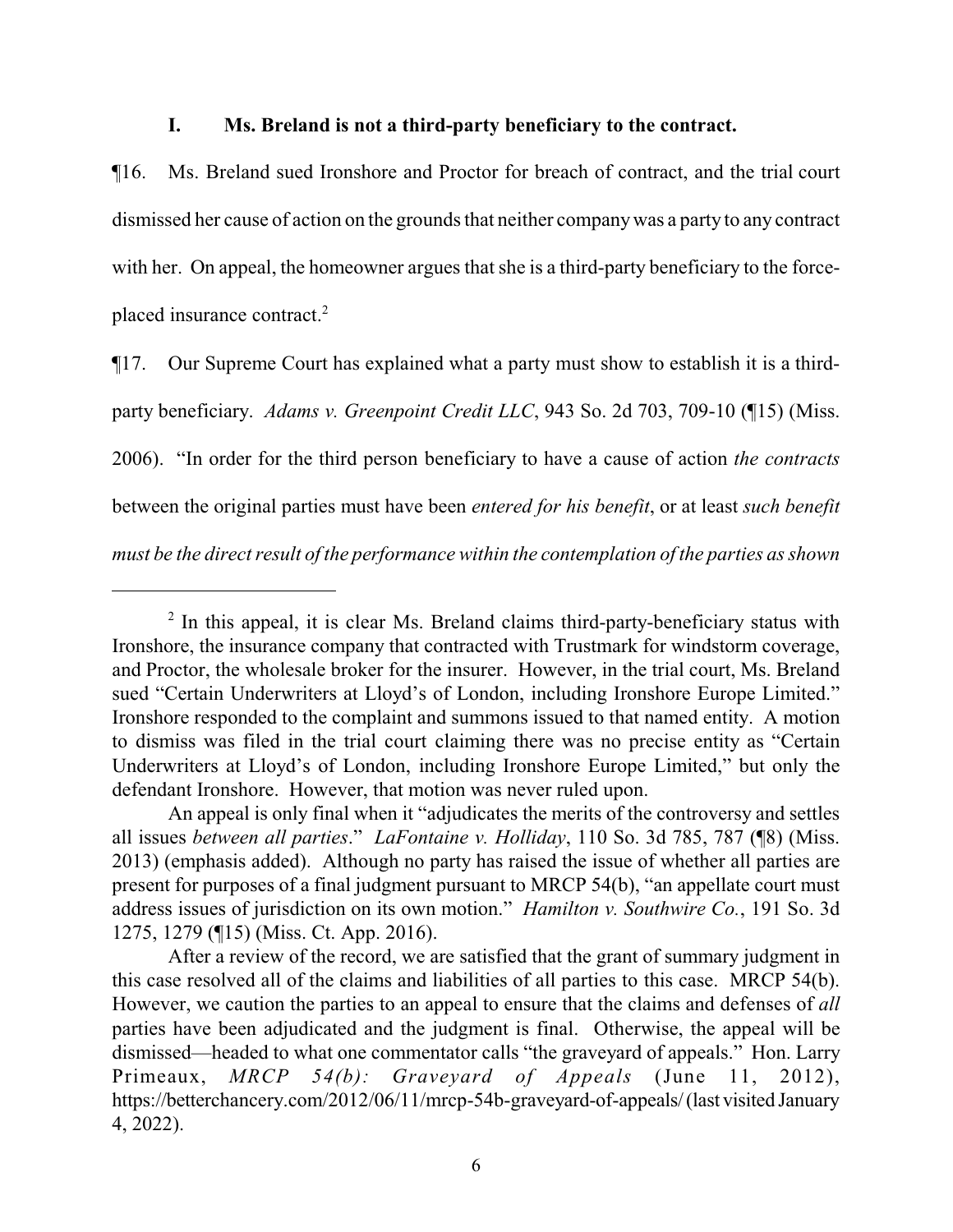*by its terms*." *Id*. (emphasis in original). Next, "[t]here must have been a legal obligation or duty on the part of the promisee to such third person beneficiary." *Id*. at 710 (¶15). Last, "the obligation must have been a legal duty which connects the beneficiary with the contract." *Id*. In other words, "the *right of the third party beneficiary* to maintain an action on the contract *must spring from the terms of the contract itself*." *Id*. (emphasis in original).

¶18. Neither this Court nor the Mississippi SupremeCourt has tackled the precise question of whether a homeowner is a third-party beneficiary to force-placed insurance. However, several federal district courts have concluded they are not. In one decision, a federal district court in Mississippi ruled "that any benefit to the [homeowners] under this contract would be merely incidental, which is insufficient under Mississippi law to confer third-party beneficiary status." *Paulk v. Balboa Ins. Co.*, No.1:04CV97, 2006 WL 1994864, at \*3 (S.D. Miss. July 14, 2006). In that case, a business in Bay St. Louis allowed its insurance to lapse. *Id.* at \*1. When the insurance company learned of the lapse in insurance, it purchased insurance for its own benefit. *Id*. The Paulks sustained damage to their business as a result of a tropical storm. *Id*. The Paulks claimed they were third-party beneficiaries to the floodinsurance policy purchased by the insurance company and, as a result, were entitled to payment for damage to their business. *Id*.

¶19. The district court held that the property was insured by the insurance company for its personal benefit and found that the insurance policyprovided no direct benefit to the property owners. *Id*. at \*3. The district court concluded the Paulks were merely incidental beneficiaries of the insurance policy, not third-party beneficiaries, and "that any benefit to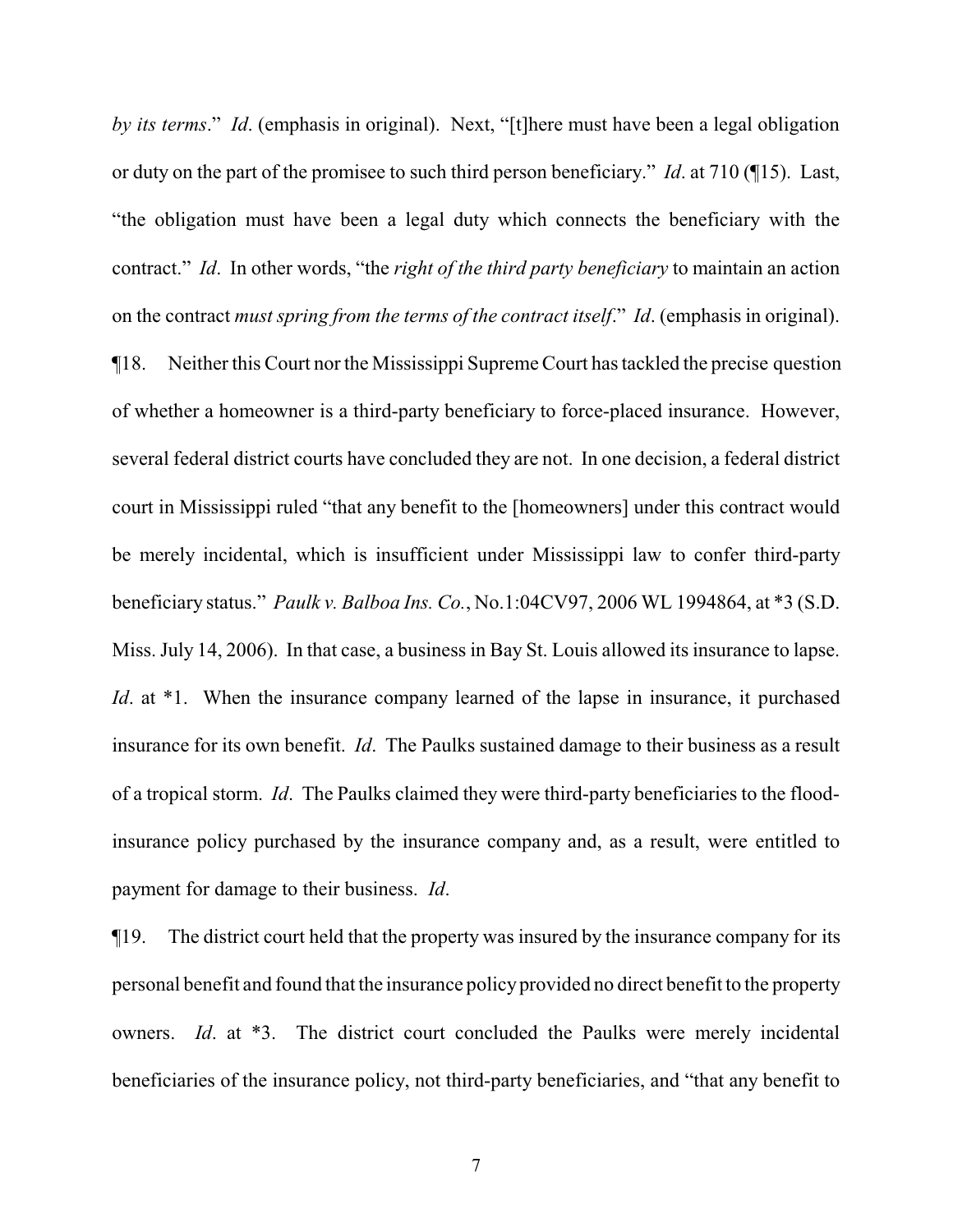the Paulks under the contract would be merely incidental, which is insufficient under Mississippi law to confer third-party beneficiary status." *Id*. As a result, the Paulks failed to show that there was "a genuine issue of material fact for the jury regarding their status as third-partybeneficiaries." *Id*.; *see also Simpson v. Balboa Ins. Co.*, No. 2:08CV281KS-MTP, 2009 WL 1291275, at \*5 (S.D. Miss. May 7, 2009) (finding homeowner was not a third-party beneficiary to force-placed insurance, as "any benefit to the plaintiff . . . would be merely incidental"); *Bacallao v. Balboa Ins. Co.*, No. 1:08CV1438 LG-RHW, 2009 WL 10675164, at \*2 (S.D. Miss. Oct. 29, 2009) (same).

¶20. The approach taken by the federal courts in *Paulk*, *Simpson*, and *Bacallao* is the general approach taken by courts who have examined this issue. *See In re Barbel*, 191 F. App'x 101, 104-05 (3d Cir. 2006) (When "the contract at issue was between [the bank] and the insurance providers, with [the property owner] as an additional insured," the property owner's "claims necessarily fail as a matter of law."). In a well-reasoned decision, the trial court relied upon *Paulk*, *Bacallao*, and several other federal district court cases to conclude that Ms. Breland was not a third-party beneficiary.

¶21. On appeal, Ms. Breland urges we instead adopt the approach taken by a single Texas Court of Appeals case which grappled with "whether a homeowner-borrower qualifies as a third-party beneficiary under a force-placed insurance policy entered into between the insurance companyand themortgage company." *Alvarado v. Lexington Ins. Co.*, 389 S.W.3d 544, 553 (Tex. App. 2012). The Texas court first noted the general rule in that State that there was a "presumption against finding third-party beneficiaries to contracts," so "courts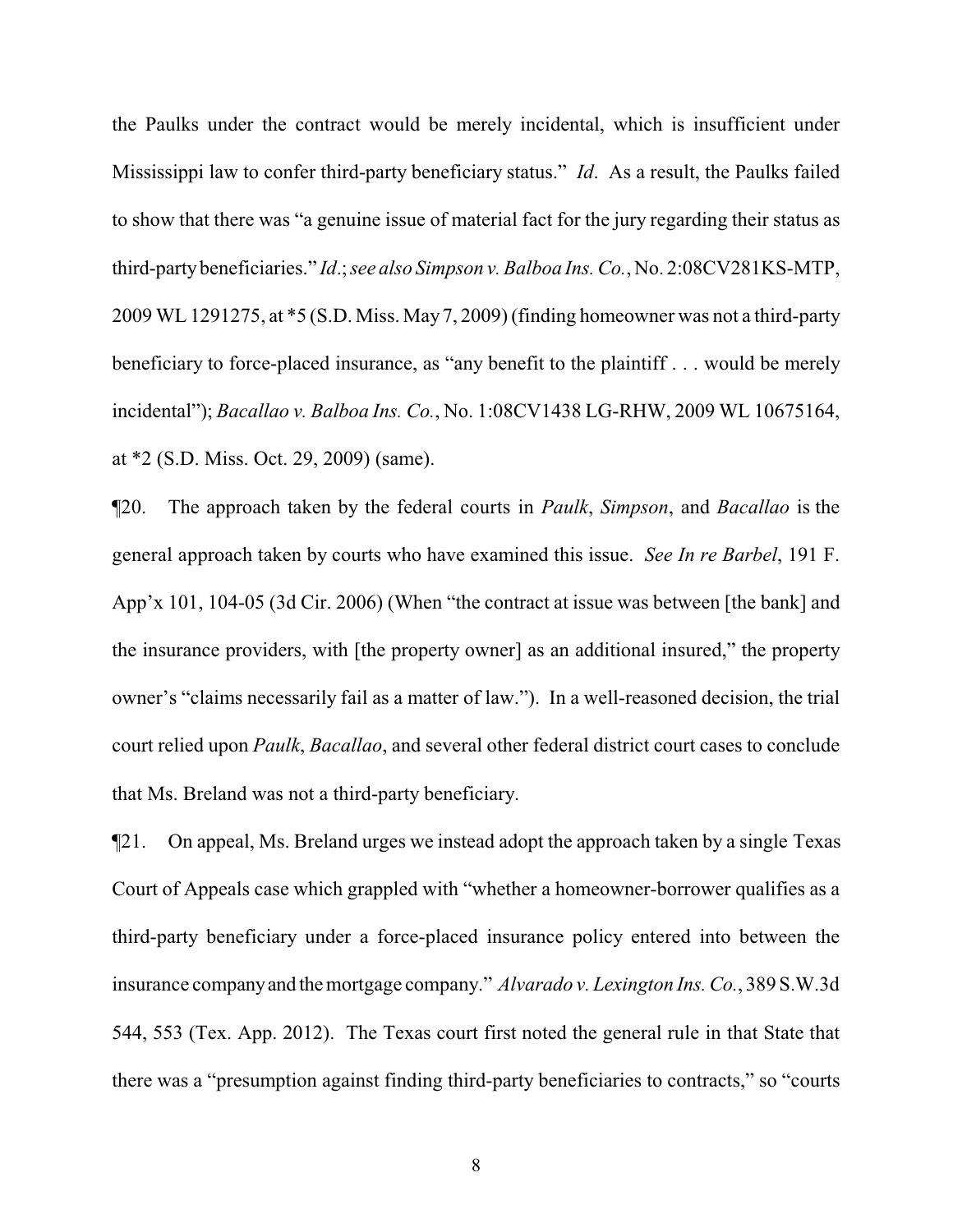will generally deny third-party-beneficiary claims" except in certain circumstances. *Id*. at 552.

¶22. Nonetheless, after a lengthy analysis that turned on the specific language of the policy between the insurance company and the mortgage company and a review of the approach of other courts, the *Alvarado* Court concluded that the plaintiff had third-party-beneficiary status. *Id*. at 559. The Texas court viewed the policy in that case as "manifest[ing] a clear intent to directly benefit both" the mortgage company as well as 'any mortgagor claiming coverage or monetary benefit' for damage to property[.]"<sup>3</sup> *Id*.

¶23. Ultimately, we find the reasoning of the federal district courts of Mississippi more persuasive than *Alvarado*. The Mississippi Supreme Court has held that to receive thirdparty-beneficiary status, the contract "must have been entered *for his benefit*." *Adams*, 943 So. 2d at 708 (¶15) (emphasis added). Here, the contract for insurance between Trustmark and Ironshore was not for the benefit of Ms. Breland, but rather for the benefit of the bank. Additionally, it is clear under the Deed of Trust and on the plain face of the insurance contract that Ironshore's insurance was intended to protect the interests of Trustmark. The whole purpose of the Deed of Trust's clause securing force-placed insurance was to safeguard the interests of the mortgage holder. Here, the mortgage holder is Trustmark.

¶24. The Deed of Trust provided that Trustmark could obtain insurance to protect the

<sup>3</sup> A subsequent case at the Texas Court of Appeals has distinguished *Alvarado*. *In re Am. Nat'l Prop. & Cas. Co.*, No. 01-19-00727-CV, 2020 WL 573250, at \*5 (Tex. App. Feb. 6, 2020) (noting the broad language of the policy in *Alvarado* and concluding that the plaintiff "did not establish that he had a right to enforce the policy as a third-party beneficiary," so the plaintiff did not have standing).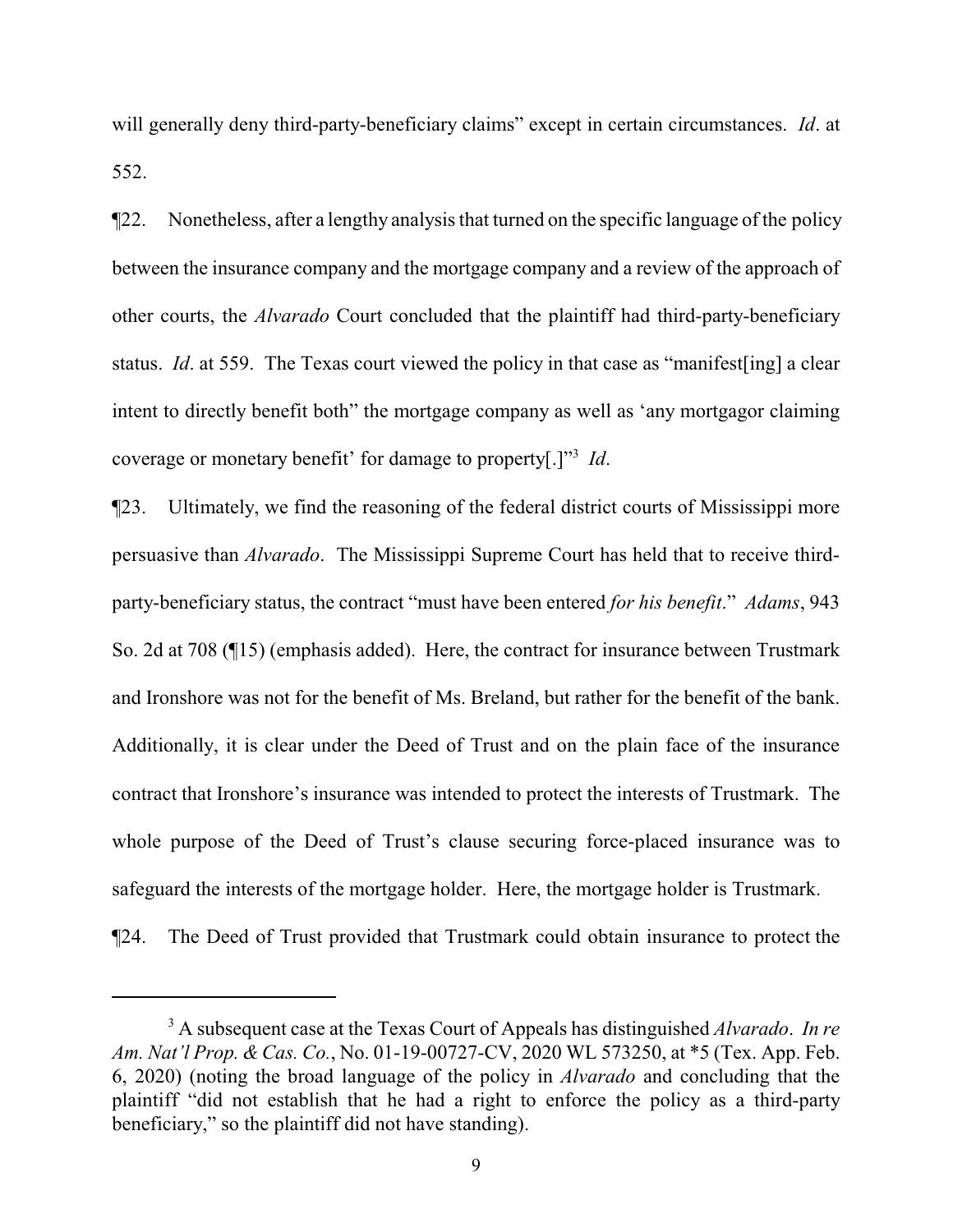bank's interest in the property in the event that Ms. Breland failed to obtain the required insurance she was required to have on the house. According to the Deed of Trust, Ms. Breland agreed that Trustmark was not obligated to purchase insurance, any insurance Trustmark purchased would insure *Trustmark's*interest onlyand not Ms. Breland's interests, the coverage may be greater or lesser than Ms. Breland's previous coverage, and the cost of the insurance coverage "might significantlyexceed the cost of insurance that Borrower could have obtained."

¶25. Additionally, the Deed of Trust makes clear that "**such coverage shall cover Lender**, but might or might not protect Borrower . . . ." (Emphasis added). In other words, the forceplaced insurance was not for her benefit. In addition, the letters sent to her indicated that insurance was being force-placed to protect the bank's interests, and these notices were sent to her on more than one occasion. Furthermore, Ms. Breland is not a named insured or categorically described insured on the contract.

¶26. As stated above, our Supreme Court has explicitly made clear that third-partybeneficiary status "*must spring from the terms of the contract itself*"—i.e., it must be "*shown by* [*the contract's*] *terms*." *Id*. at 709 (¶15). The contract for insurance between Trustmark and Ironshore does not mention Ms. Breland and was not for her benefit, but for the benefit of her mortgage holder.

¶27. As a result, the trial court properly granted the motions for summary judgment on this point.

# **II. The bank and insurance companies did not breach the implied duty of good faith and fair dealing.**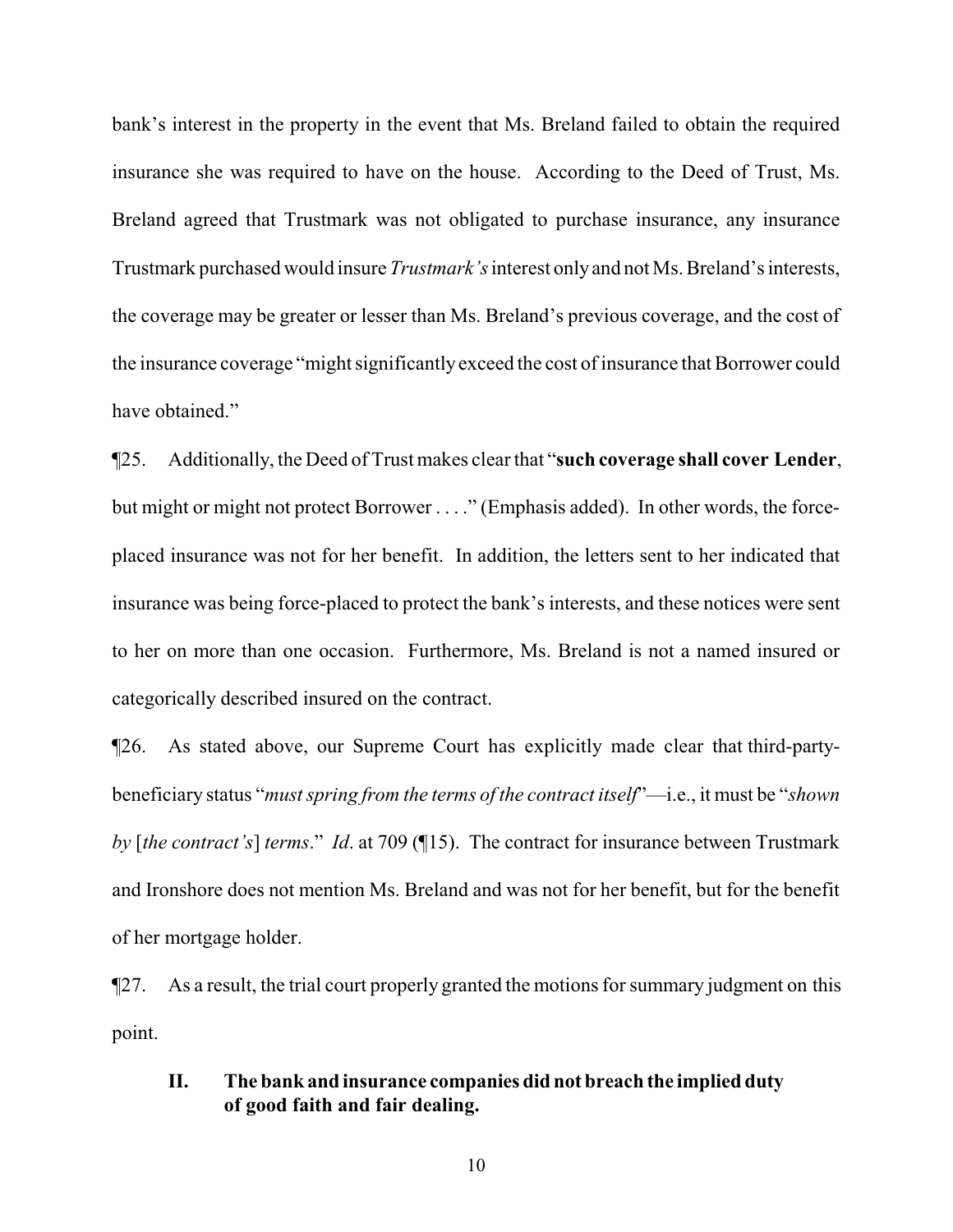¶28. Ms. Breland alleges that the bank and insurance companies breached the implied duty of good faith and fair dealing.

¶29. The Supreme Court has held that "[a]ll contracts contain an implied covenant of good faith and fair dealing in performance and enforcement." *Gulf Coast Hospice LLC v. LHC Grp. Inc.*, 273 So. 3d 721, 744 (¶81) (Miss. 2019). "The duty of good faith and fair dealing arises from the existence of a contract between parties[.]" *Id*. "Good faith is the faithfulness of an agreed purpose between two parties, a purpose which is consistent with justified expectations of the other party." *Id*. at (¶82). Bad faith "requires a showing of more than bad judgment or negligence; rather, [it] implies some conscious wrongdoing 'because of dishonest purpose or moral obliquity.'" *Id*. In other words, "[t]he covenant holds that neither party will do anything which injures the right of the other to receive the benefits of the agreement." *Jones v. Miss. Institutions of Higher Learning*, 264 So. 3d 9, 19 (¶27) (Miss. Ct. App. 2018). As stated above, this covenant is implied in "[a]ll contracts." *Gulf Coast Hospice LLC*, 273 So. 3d at 744 (¶81).

# **A. Neither Ironshore nor Proctor has a contractual relationship with Ms. Breland.**

¶30. Here, Ms. Breland contends that the contracts at issue are the Deed of Trust between herself and Trustmark and the force-placed insurance policies covering her home. However, it is axiomatic that the duty of good faith arises only when there is a contractual relationship between parties. *See Am. Bankers' Ins. Co. of Fla. v. Wells*, 819 So. 2d 1196, 1207 (¶35) (Miss. 2001) ("The duty of good faith and fair dealing arises from the existence of a *contract* between parties."); *Cenac v. Murry*, 609 So. 2d 1257, 1272 (Miss. 1992) ("Good faith is the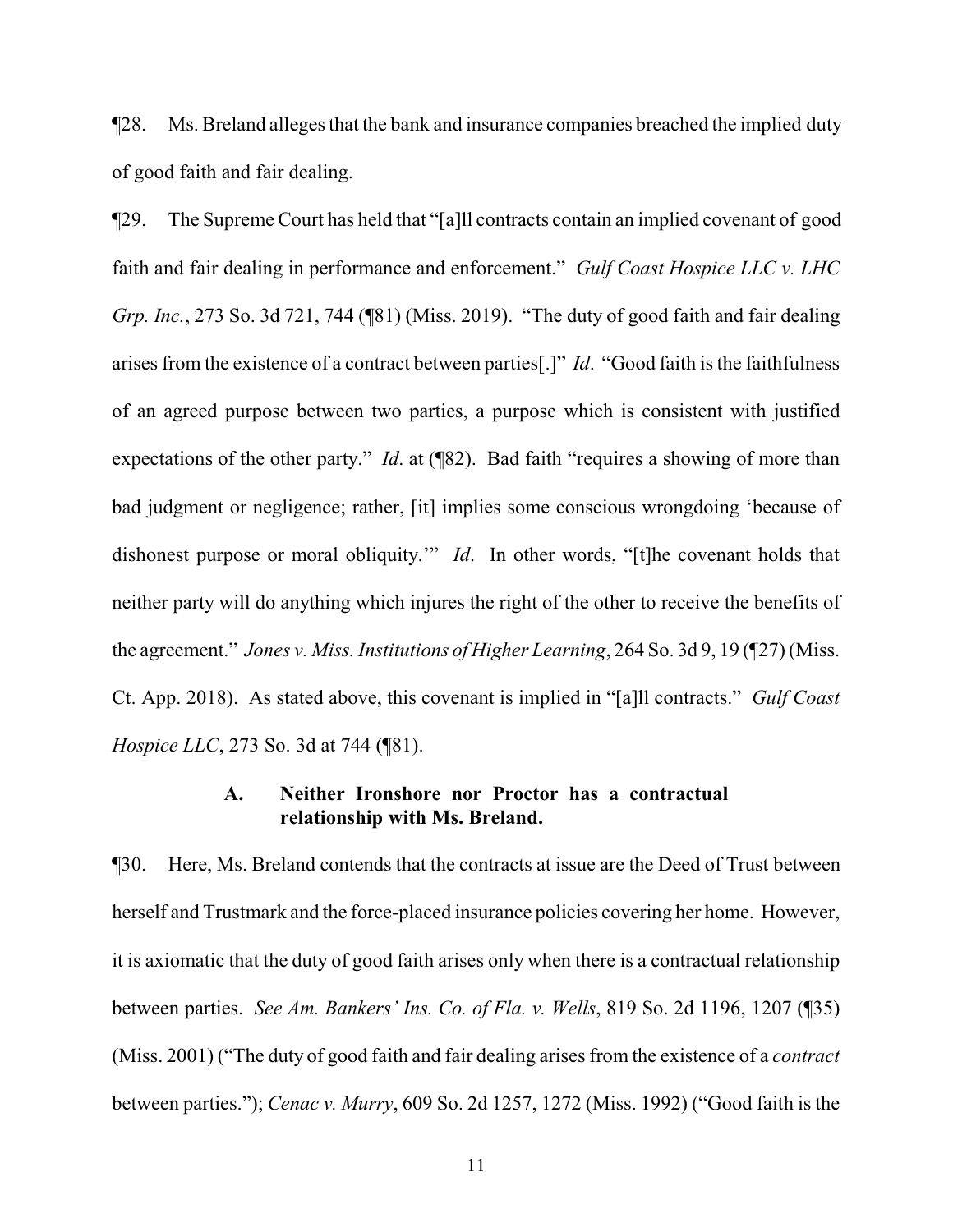faithfulness of an agreed purpose between two parties . . . ."). As established above, neither Ironshore nor Proctor were parties to any contract with Ms. Breland. Therefore, her claim against the bank and insurance companies fails as a matter of law. We affirm the grant of summary judgment on this claim.

## **B. Trustmark's contract with Ms. Breland expressly allowed force-placed insurance.**

¶31. Ms. Breland argues that Trustmark breached its duty of good faith under the Deed of Trust by (1) force-placing insurance coverage that was unnecessarily high; (2) undervaluing the cost to repair her home and misrepresenting the deductible; (3) denying her claim even though Trustmark knew the estimate was insufficient to repair the property after she received a second opinion that stated otherwise; and (4) canceling the force-placed insurance policy after she submitted her claim for wind damage.

¶32. "[I]n performing a contract, the parties are not prevented from 'protecting their respective economic interests or from asserting their rights in the event of a default.'" *Gen. Motors Acceptance Corp. v. Baymon*, 732 So. 2d 262, 269 (¶28) (Miss. 1999).

¶33. With respect to the above allegations, the record does not reflect that Trustmark violated any of its duties of good faith and fair dealing toward Ms. Breland. Instead, Trustmark invoked its rights as explicitly allowed by the Deed of Trust. When Ms. Breland failed to procure home insurance, Trustmark took "actions which were duly authorized by the contract." *Id*. Notably, in Ms. Breland's brief, she admits that Trustmark was authorized to force-place insurance on her home per the terms of the Deed of Trust. Indeed, Trustmark's actions were expressly allowed under the terms of the Deed of Trust: as it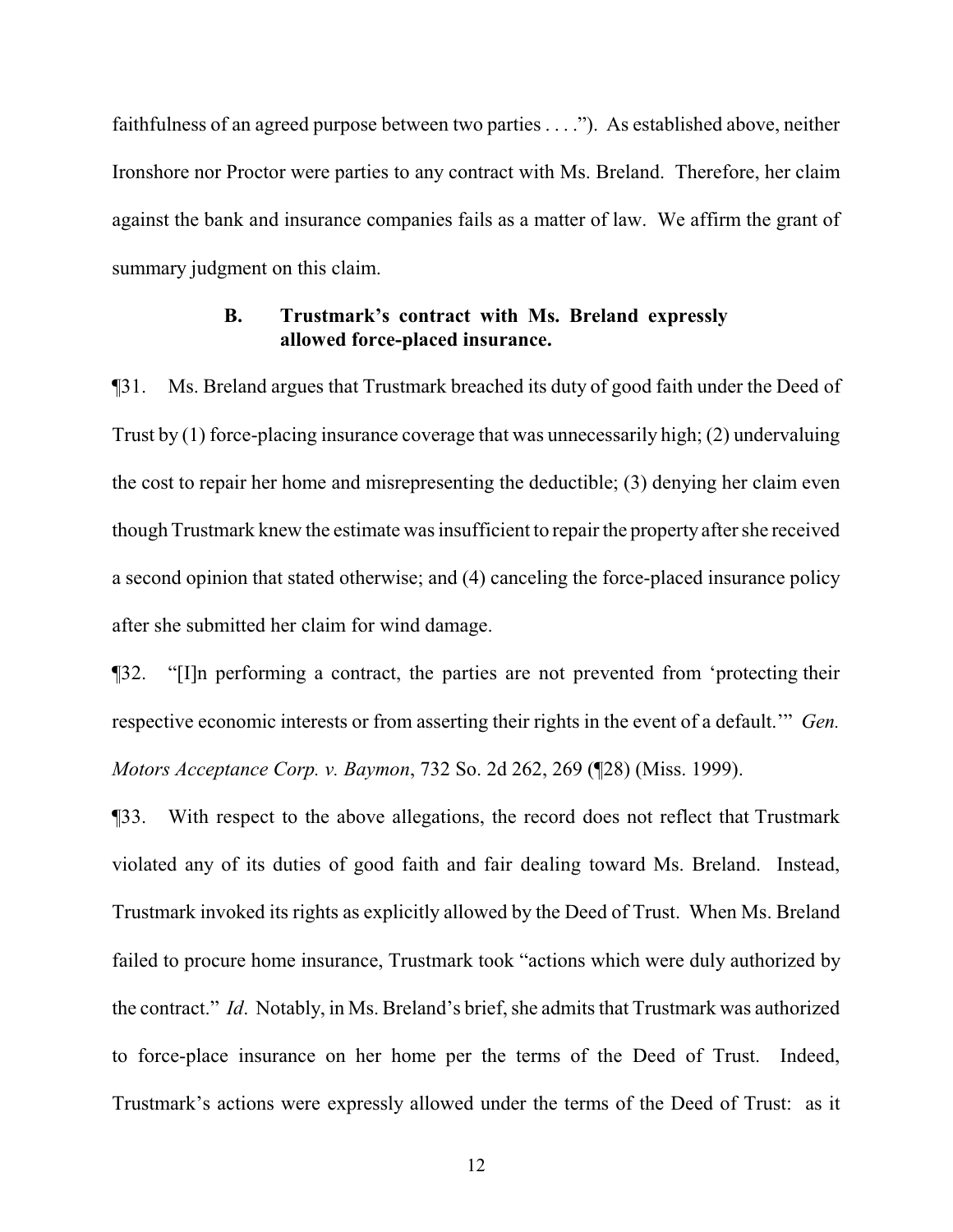stated, "[B]orrower acknowledges that the cost of the insurance coverage . . . **might significantly exceed the cost of insurance that Borrower could have obtained**." (Emphasis added).

¶34. Trustmark's actions were expressly allowed pursuant to the Deed of Trust, and no evidence exists to suggest that Trustmark breached its implied duty of good faith. As such, Trustmark did not breach its implied duty of good faith and fair dealing under the contract.

# **III. Violations of the Fannie Mae loan-servicing guidelines do not constitute negligence or negligence per se.**

¶35. Ms. Breland argues that Trustmark, Ironshore, and Proctor were required to act within the Fannie Mae guidelines but failed to do so with regard to her mortgage. She specifically asserts negligence per se based on "the defendant's disregard of the duties set out in the guidelines." She also argues that by denying her claim, their disregard caused her house to remain unrepaired, which "violated the expectations set by the guidelines." She claims this "conflicted with the purpose and intent of the guidelines and constituted negligence and negligence per se."

¶36. To recover for negligence, a plaintiff must prove each of the elements of a negligence claim: (1) duty, (2) breach of duty, (3) causation, and (4) damages*. Banks v. Brinker Miss. Inc.*, 146 So. 3d 388, 391 (¶8) (Miss. Ct. App. 2014). The Supreme Court has also delineated that "negligence is the result of the failure to performa duty; therefore, actionable negligence cannot exist in the absence of a legal duty to an injured plaintiff." *Foster ex rel. Foster v. Bass*, 575 So. 2d 967, 972 (Miss. 1990). "The existence vel non of a duty of care is a question of law to be decided by the Court." *Id*.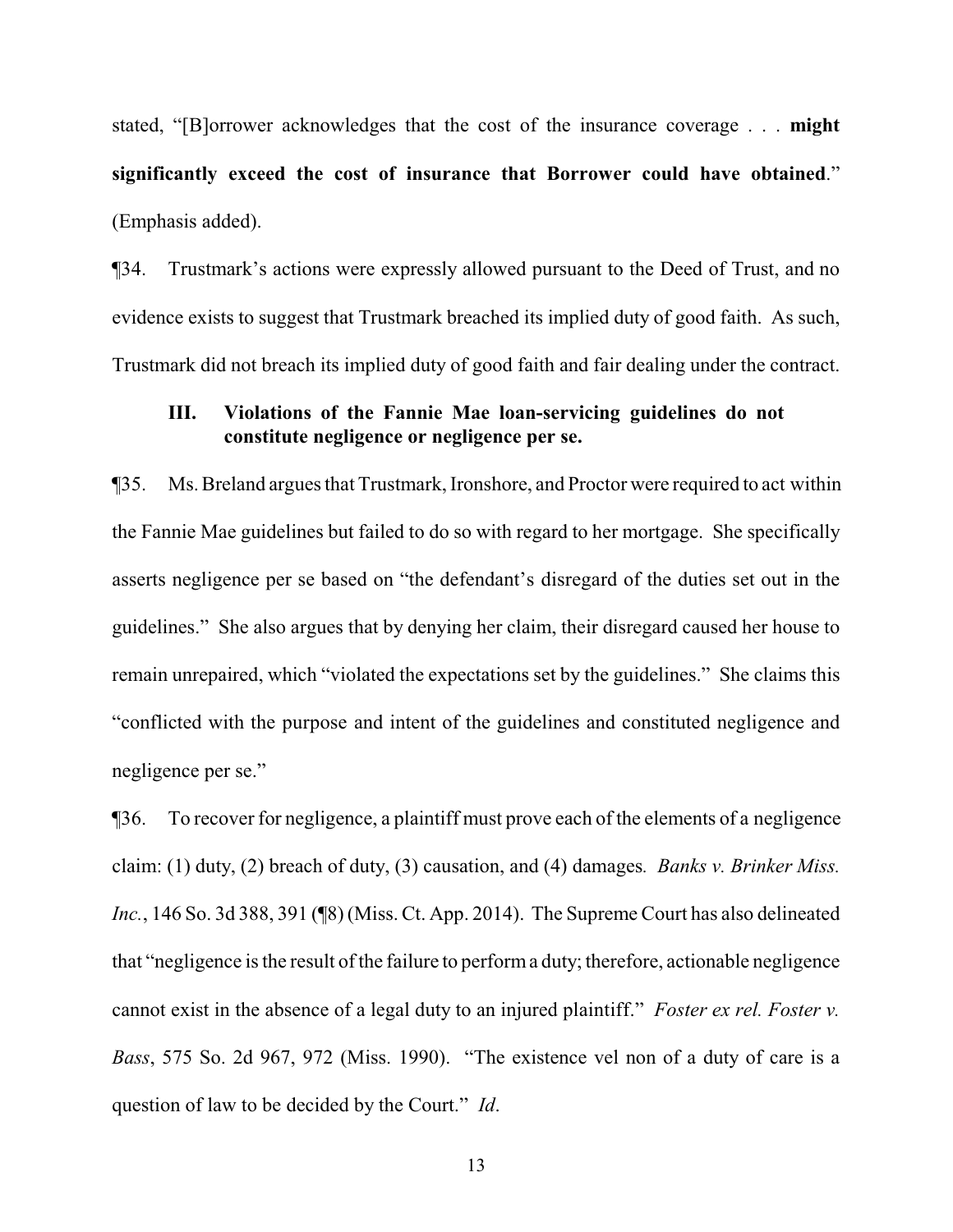¶37. Additionally, "Mississippi recognizes the doctrine of negligence per se, which essentially provides that breach of a statute or ordinance may render the offender liable in tort without proof of lack of due care." *Benson v. Rather*, 211 So. 3d 748, 756 (¶29) (Miss. Ct. App. 2016). "To prevail in an action for negligence per se, a party must prove that he was a member of the class sought to be protected under the statute, that his injuries were of a type sought to be avoided, and that violation of the statute proximately caused his injuries." *Id*. ¶38. Crucially, in a claim of negligence, a plaintiff must establish a duty owed to it by a defendant. *Demoney v. Gateway Rescue Mission*, 304 So. 3d 652, 657 (¶16) (Miss. Ct. App. 2020). So in order for Ms. Breland to survive summary judgment and claim negligence, she will have to first prove that the defendants owed her a duty set by the Fannie Mae loan guidelines.

¶39. However, "[f]ederal courts have uniformly held that borrowers are not third-party beneficiaries of mortgage servicing guidelines." *Pennell v. Wells Fargo Bank N.A.*, No. 1:10-CV-00582-HSO, 2012 WL 2873882, at \*8 (S.D. Miss. July 12, 2012), *aff'd*, 507 Fed. App'x 335 (5th Cir. 2013). This is because "Fannie Mae's servicing guide is a set of instructions from a lender-principal to a servicer-agent; it is not a contract between borrower and lender." *Id*. (citations omitted); *accord Roberts v. Cameron-Brown Co.*, 556 F.2d 356, 357 (5th Cir. 1977) (finding no enforceable duty under HUD disclosures).

¶40. As one federal court has concluded, Fannie Mae's servicing guide simply"is not law." *Hinton v. Fed. Nat'l Mortg. Ass'n*, 945 F. Supp. 1052, 1056 (S.D. Tex. 1996), *aff'd*, 137 F.3d 1350 (5th Cir. 1998). Accordingly, we find that the Fannie Mae guidelines do not create an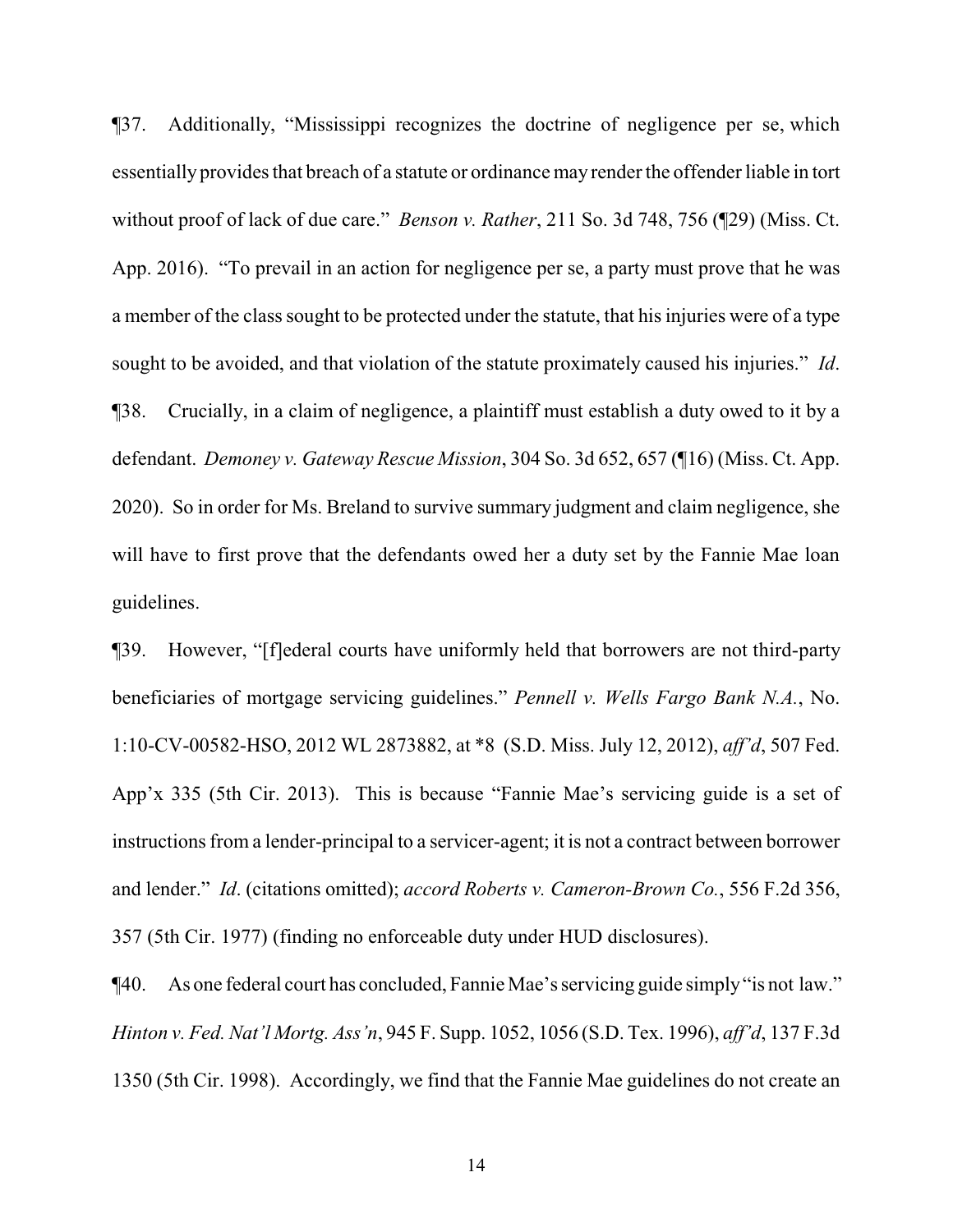enforceable duty of care to Ms. Breland.

¶41. Even if we interpret the guidelines as a contract, since "Mississippi law requires that the right of a third party to maintain an action as a third-party beneficiary must 'spring from the contract terms[,]'" Ms. Breland cannot offer "competent summary judgment evidence to support the conclusion that [she was an] intended third-party beneficiar[y] of Fannie Mae's servicing guidelines." *Pennell*, 2012 WL 2873882, at \*8. As such, we reach the same conclusion as the federal court in *Pennell*. Just as in that case, where the district court ruled that "[t]here can be no real dispute that Plaintiffs are not third-party beneficiaries of the guidelines and lack standing to enforce them," Ms. Breland likewise is not a third-party beneficiary of the guidelines, and therefore lacks standing to enforce them. *Id.* As a result, her negligence claim fails.

¶42. With respect to her negligence per se claim, in her reply brief Ms. Breland urges this Court to consider as a matter of first impression to allow a jury to determine whether the Fannie Mae guidelines were violated. To support her argument, she cites a Mississippi Supreme Court case that suggests a statutory or regulatory violation can show negligence per se. *See Ala. Great S. R.R. Co. v. Lee*, 826 So. 2d 1232, 1236-37 (¶¶15-17) (Miss. 2002).

¶43. While it is true that a statutory or regulatory violation can show negligence per se, the guidelines are not law, and the guidelines were not issued to a member of a class meant to be protected—they were issued to protect Fannie Mae's interests by enumerating how loan servicers were intended to manage loans as assured by Fannie Mae. In other words, Ms. Breland was not within the realm of protection set forth by the loan servicing guidelines. As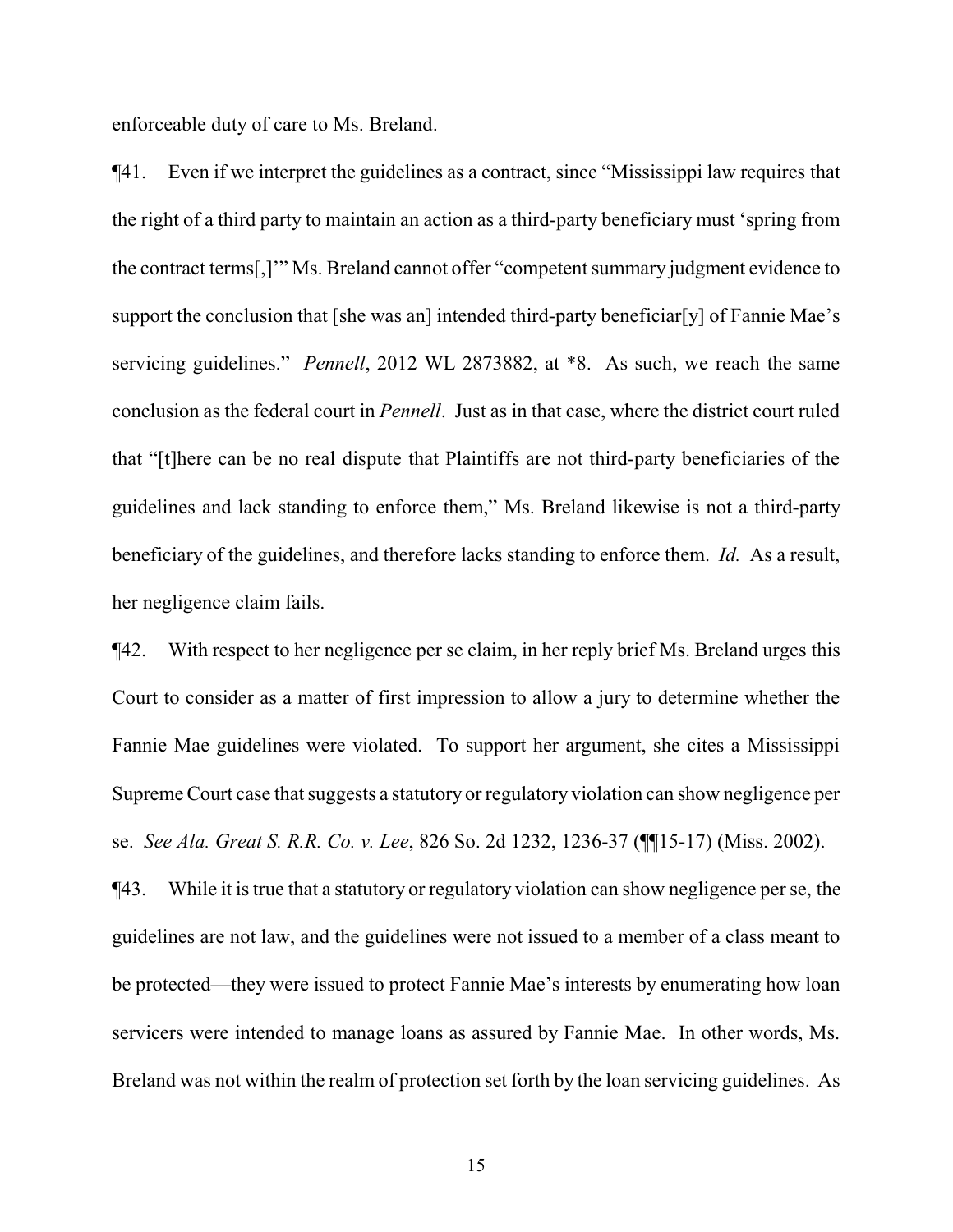a result, her negligence and negligence per se claims fail to surpass summary judgment.

# **IV. A civil conspiracy did not exist between the bank and the insurance companies.**

¶44. Ms. Breland alleges that Trustmark, Ironshore, and Proctor "acted in concert" to apply a higher deductible in order to deny her claim. Specifically, she contends that proof of this conspiracy exists because Proctor told her that her electronic file showed a \$1,000 deductible rather than the \$5,000 deductible that was stated in the contract.

¶45. "A conspiracy is an agreement between two or more persons for the purpose of accomplishing an unlawful purpose or a lawful purpose unlawfully." *Bradley v. Kelley Bros. Contractors*, 117 So. 3d 331, 339 (¶31) (Miss. Ct. App. 2013). "Where damages arise as a result, there may be a right of recovery for civil conspiracy." *Id*. To establish a civil conspiracy, the plaintiff must prove (1) an agreement between two or more persons, (2) to accomplish an unlawful purpose or a lawful purpose unlawfully, (3) an overt act in furtherance of the conspiracy, (4) and damages to the plaintiff as a proximate result. *Id*. at (¶32). "A civil conspiracy requires a meeting of the minds on the object or course of action." *S. Health Corp. of Houston v. Crausby*, 174 So. 3d 916, 920 (¶15) (Miss. Ct. App. 2015) (internal quotation mark omitted).

¶46. In order for Trustmark to have committed civil conspiracy, Ms. Breland would have to first prove the first element of civil conspiracy—that there was an agreement among Trustmark, Proctor, and Ironshore. As shown above, no unlawful acts have been committed, let alone any rising to the level of civil conspiracy. Although Ms. Breland's brief is ripe with assertions that Trustmark and the insurance companies "acted in concert," she offers no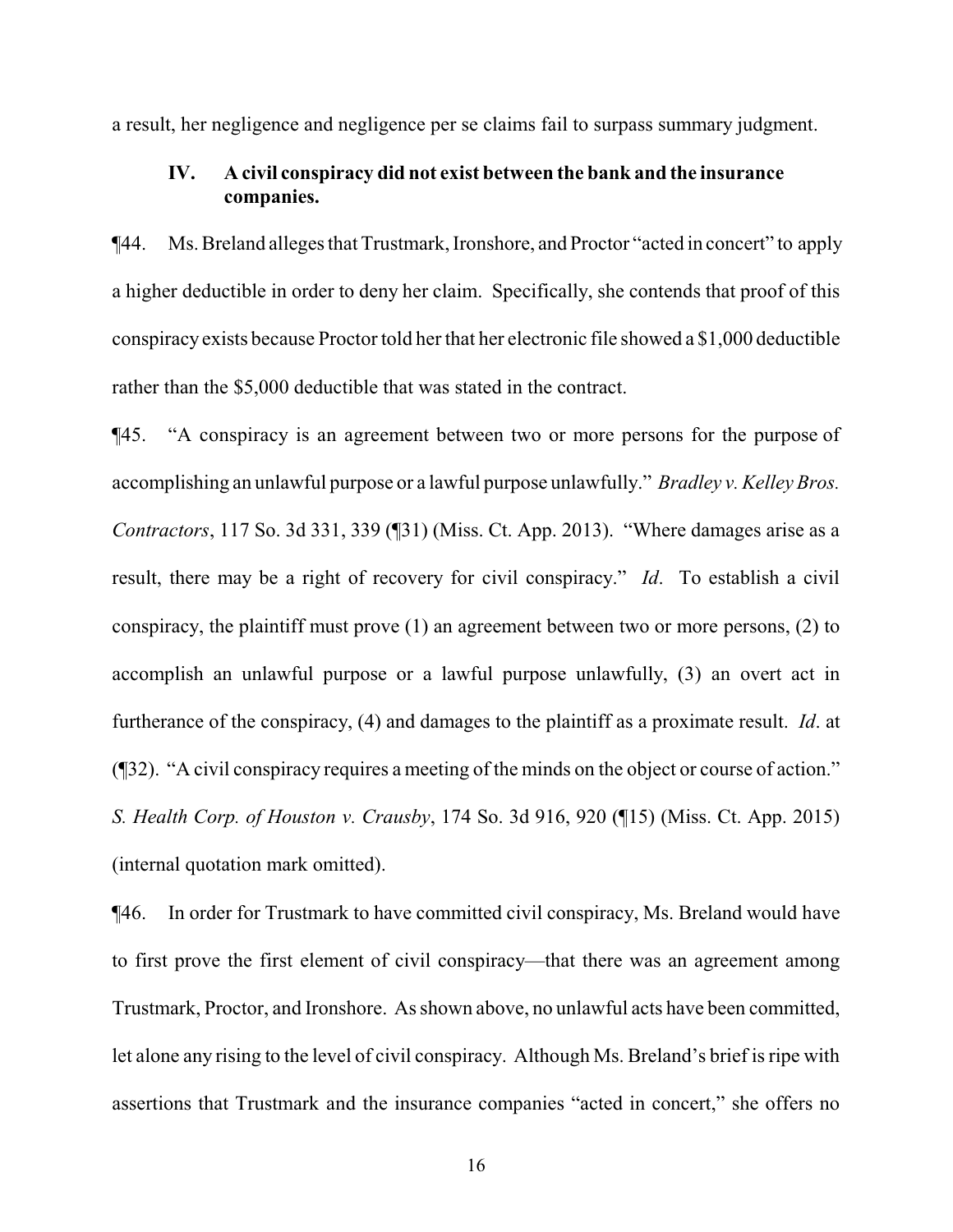evidence or reference to competent summary judgment evidence to support these assertions. Ms. Breland merelyasserts that Trustmark, Ironshore, and Proctor "acted in concert" to apply a higher deductible as a way to deny her claim.

¶47. In any case, the higher-deductible contention that Ms. Breland makes is incorrect because the deductible is outlined in the plain language of the policy. As such, the failure to submit evidence of the meeting of the minds between the insurance companies negates Ms. Breland's allegations, because it does not meet the first element of civil conspiracy. Accordingly, Ms. Breland's civil conspiracy claim against Trustmark fails.

¶48. As was the case for Trustmark, there is also no evidence in the record to substantiate Ms. Breland's allegations of civil conspiracy in regard to Ironshore and Proctor. As stated above, there was no agreement among the three companies to commit an unlawful act, and as a result, her civil conspiracy claim once again fails as a matter of law.

¶49. Ms. Breland has failed to put forth sufficient evidence to support a conspiracy claim against the bank and the insurance companies. Ms. Breland has not demonstrated the existence of a genuine dispute as to any material fact with respect to her conspiracy claims. As a result, we affirm.

## **V. Ms. Breland's claims against the bank and insurance companies for punitive damages fail as a matter of law.**

¶50. Under Mississippi law, punitive damages may be considered "[i]f, but only if, an award of compensatory damages has been made against a party . . . ." *See* Miss. Code Ann. § 11-1-65(c) (Rev. 2019). As all the defendants correctly point out, Ms. Breland's claim for punitive damages fails at the outset because there was no award for compensatory damages.

17